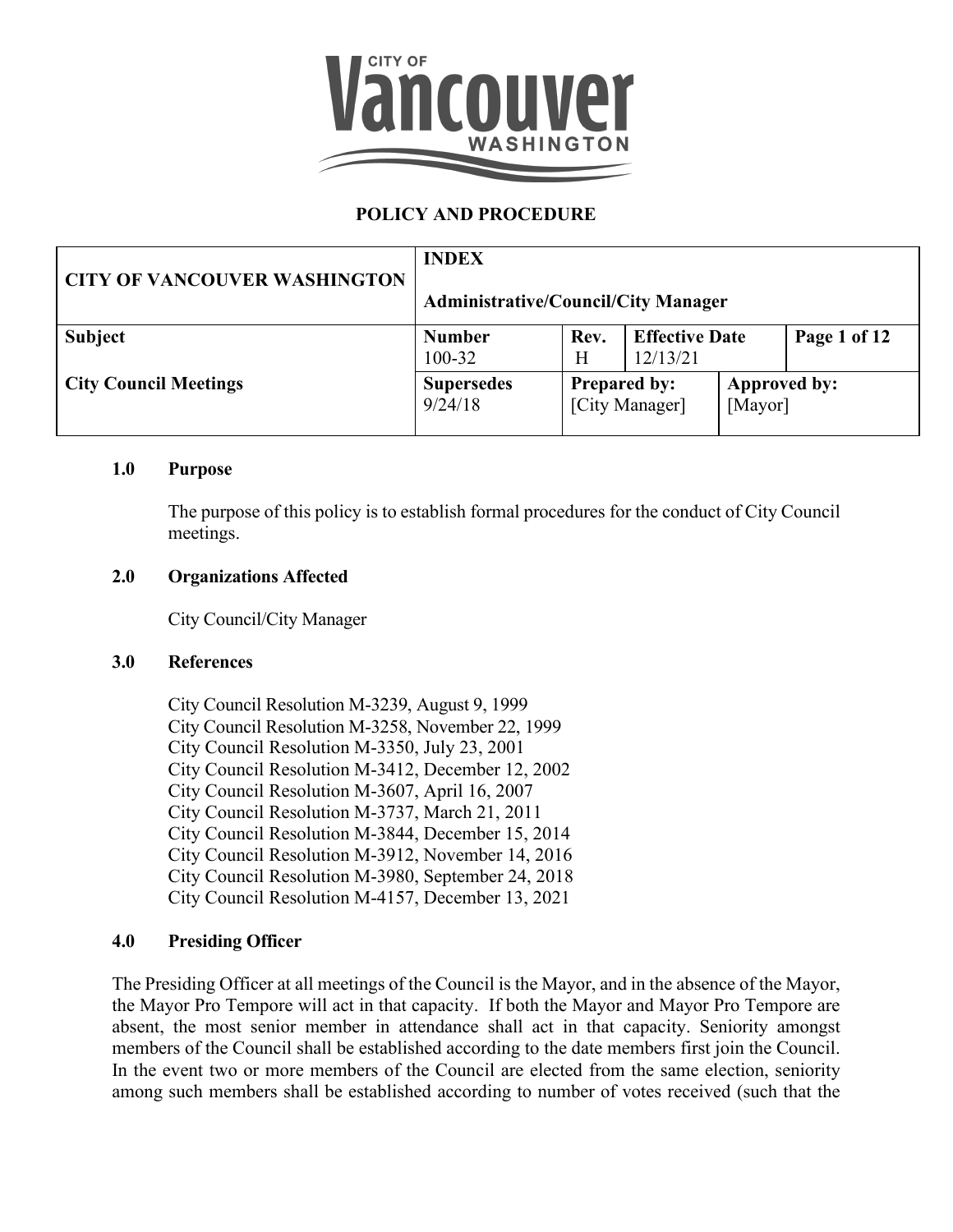highest available seniority is conferred to the Councilmember-elect who received the greatest number of votes).

## **4.1. Choosing Mayor Pro Tempore**

The Mayor Pro Tempore shall be chosen according to *Section 2.04 of the Vancouver City Charter and Roberts Rules of Order.*

# **4.2. Obligations of Presiding Officer**

The Presiding Officer shall:

- (1) Preserve order and decorum in the Council chambers in accordance with Section 10.15;
- (2) Observe and enforce all rules adopted by the Council;
- (3) Decide all questions on procedure and order, in accordance with these rules, subject to appeal by a Councilmember;
- (4) Recognize Councilmembers in the order in which they request the floor, giving every Councilmember who wishes an opportunity to speak. The Presiding Officer, as a Councilmember, shall have only those rights, and shall be governed in all matters and issues by the same rules and restrictions as other Councilmembers.
- (5) From time to time, appoint Councilmembers to serve on ad hoc committees.

## **5.0 General Information**

## **5.1. Meetings Schedule**

City Council meetings are held on the first, second, third, and fourth Mondays of a month in the City Council Chambers,  $415$  West  $6<sup>th</sup>$  Street, Vancouver, Washington. Meetings are not scheduled on the fifth Monday of a month.

The Vancouver City Charter requires that Council conduct two "regular" meetings each month. Regular Council meetings will be scheduled on the first and third Mondays of each month. Consent Agenda meetings will be scheduled on the second and fourth Mondays of each month. All Regular and Consent Agenda meetings will begin at 6:30 p.m., unless otherwise advertised, and will adjourn no later than 11 p.m. To continue past this time, a majority of the Council must concur.

In the event a City-recognized holiday occurs on Monday, the Council shall not meet. When such a holiday falls on a first or third Monday, a Regular Council meeting will be scheduled on the following Monday (second or fourth), thereby pre-empting the Consent Agenda Meeting that would typically fall on that Monday under the normal schedule described above.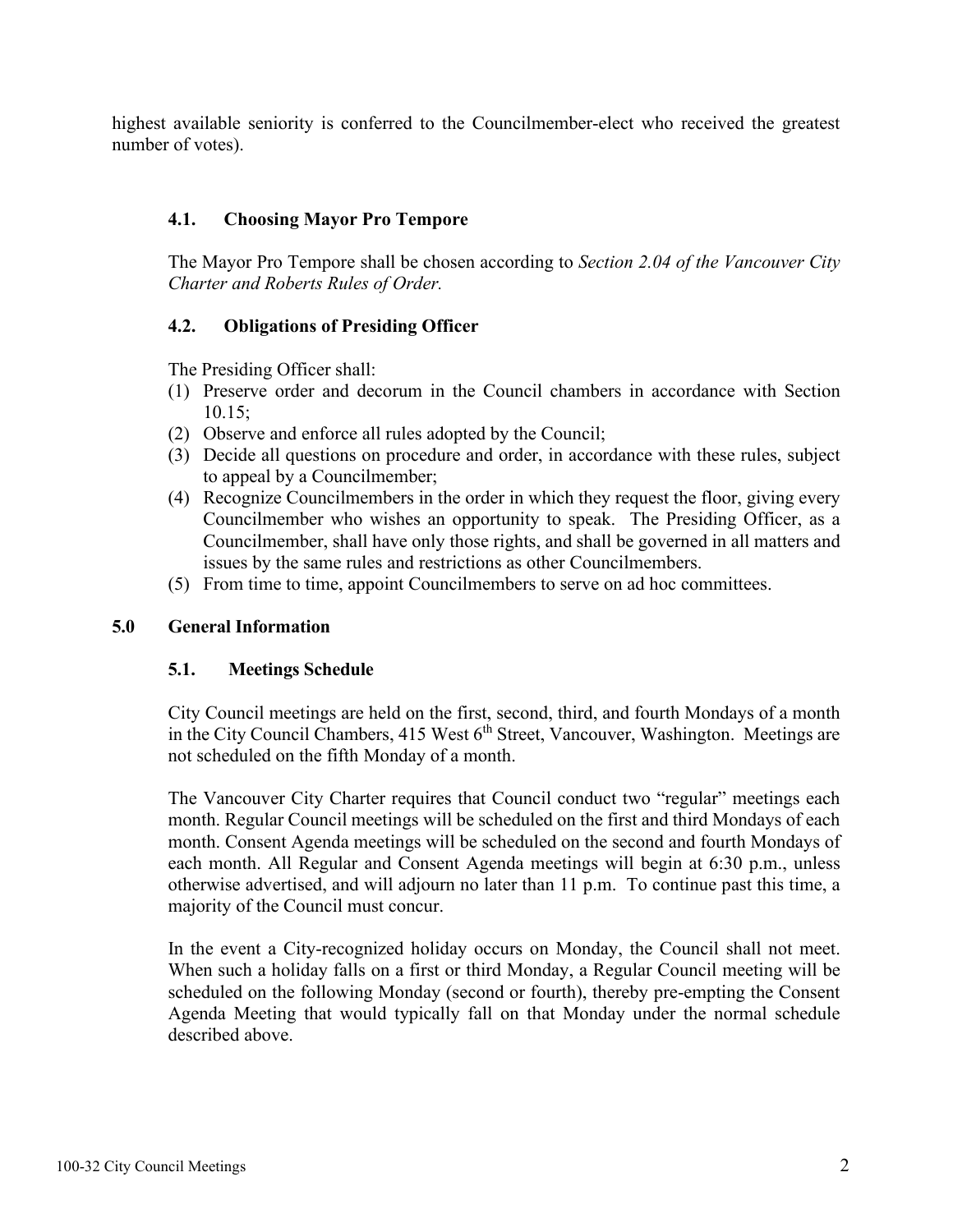The City Manager's Office will develop the next year's annual Council meeting schedule by December 1 each year. The meeting calendar will be presented for Council approval at the first meeting in December.

The adopted annual schedule will be distributed to Council, the media, and all City departments, and will placed on the City's website before January 1 of each year. City Council may, at any time, add, cancel or change a meeting date and/or time by a majority vote of the Council and proper notification to the press. Special meetings not included in the adopted annual meeting schedule may be called in accordance with Section 9.0.

# **5.2. Quorum**

At all meetings of the Council, a majority of the Council constitutes a quorum for the transaction of business, but a lesser number may adjourn from day to day or until the time of the next regular meeting and may compel the attendance of absent members in such manner and under such penalties as the City Council shall prescribe. *(Section 2.10 of Vancouver City Charter)*

## **5.3 Councilmember Absences from Meetings**

Councilmembers shall inform the Mayor or City Manager, as well as Council Assistant, if they are unable to attend any Council meeting, or if they will be late to any meeting. A majority vote is required following the initial meeting roll call to excuse any Councilmember absence as outlined per Section 10.1.

## **5.4. Council Seating**

The Presiding Officer and six elected Councilmembers sit on a dais facing the public with the Presiding Officer seated in the middle. The Councilmembers are seated based on seniority, with the most senior Councilmember seated on the Presiding Officer's left side and continuing in decreasing seniority away from the Presiding Officer. Maintaining order, exceptions may be made to balance seating on the dais. The order is continued at the far opposite side of the dais and progressing toward the Presiding Officer's right side, resulting in the least senior Councilmember seated on the Presiding Officer's right side.

## **5.5 Council Meeting Staffing**

The City Manager shall attend all meetings of the Council. In the event of the City Manager's absence, the Deputy City Manager shall attend. At the discretion of the City Manager, the Deputy City Manager, department heads, and other staff members shall attend. The City Manager may make recommendations to the Council and shall have the right to take part in the discussions of the Council but shall have no vote.

## **5.6 Recording Proceedings**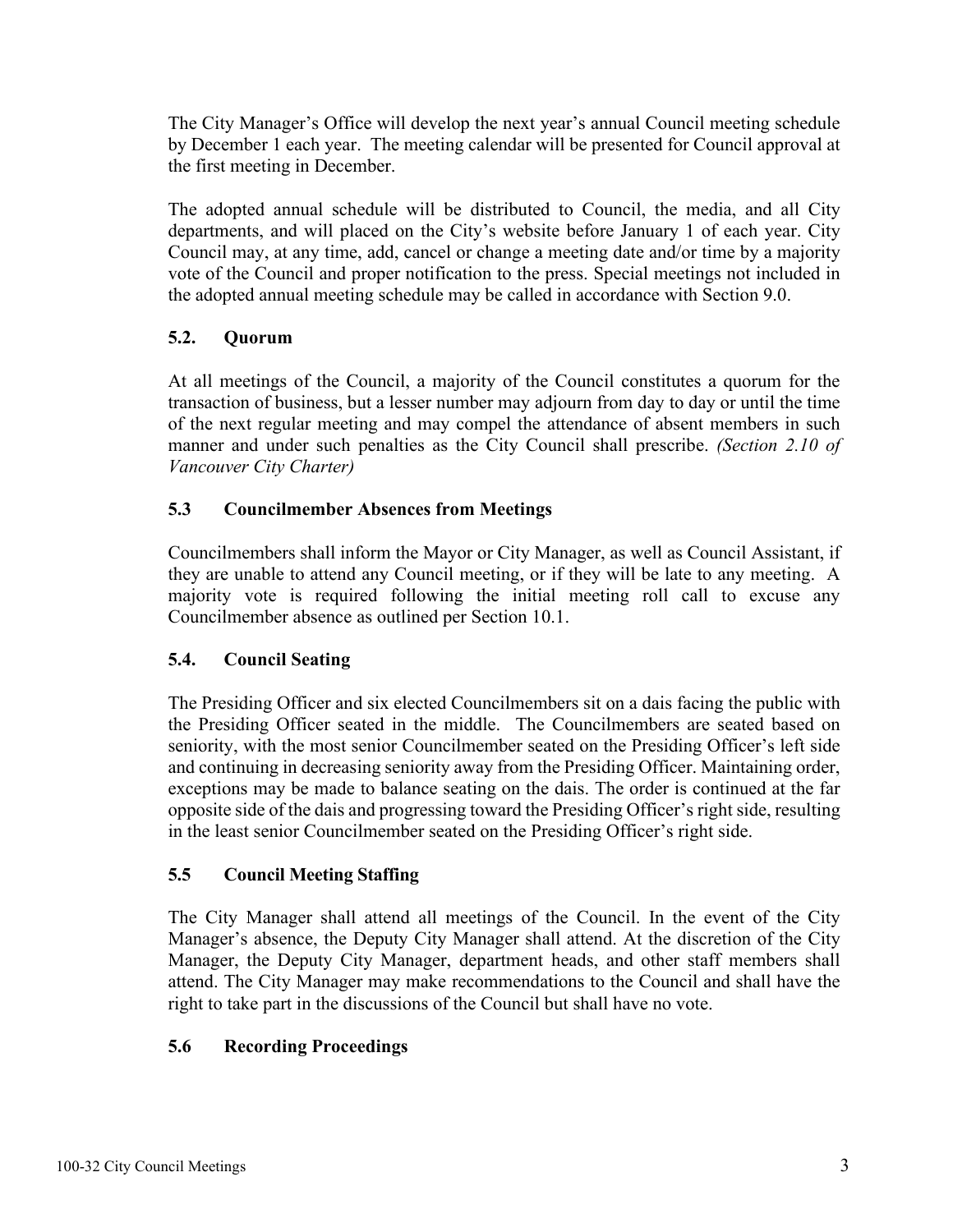The City Clerk or delegate shall maintain minutes of all Regular, Consent, Special Meetings and Workshops of the Council in accordance with statutory requirements and Section 2.11 of the Vancouver City Charter. Such minutes shall be open to public inspection and will also be posted on the City's website. City Council meeting minutes can be corrected if in error but shall not be revised without a majority affirmative vote of the Council at a regularly scheduled Council meeting.

## **5.7 Broadcasting**

Regular and Consent Agenda meetings, including workshops, are cablecast live and replayed on CVTV-23 and CVTV-323, and streamed live at [www.cvtv.org,](http://www.cvtv.org/) whenever reasonable use of technology allows.

# **5.8 Media Representation at Council Meetings**

All public meetings of the City Council and its advisory committees shall be open to the media, freely subject to recording by radio, television, electronic, and photographic services at any time, provided that such arrangements do not interfere with the orderly conduct of the meeting.

## **6.0 Order of Business**

Regular and Consent Agenda meetings shall follow a general order of business to ensure consistency and enhance public expectations as to the general format of the agenda.

Modifications to the order of business and meeting format as provided for in Sections 6.1 and 6.2 may occur in the event of scheduling necessities or by Council action.

## **6.1. Regular Meetings**

The order of the agenda for Regular Council meetings will be as follows:

- Pledge of Allegiance
- Call to Order and Roll
- Approval of Minutes
- Proclamations and Special Presentations
- Community Member Communication
- Consent Agenda
- Public Hearings
- New Business
- Unfinished Business
- Communications
	- o From the Council
	- o From the Mayor
	- o From the City Manager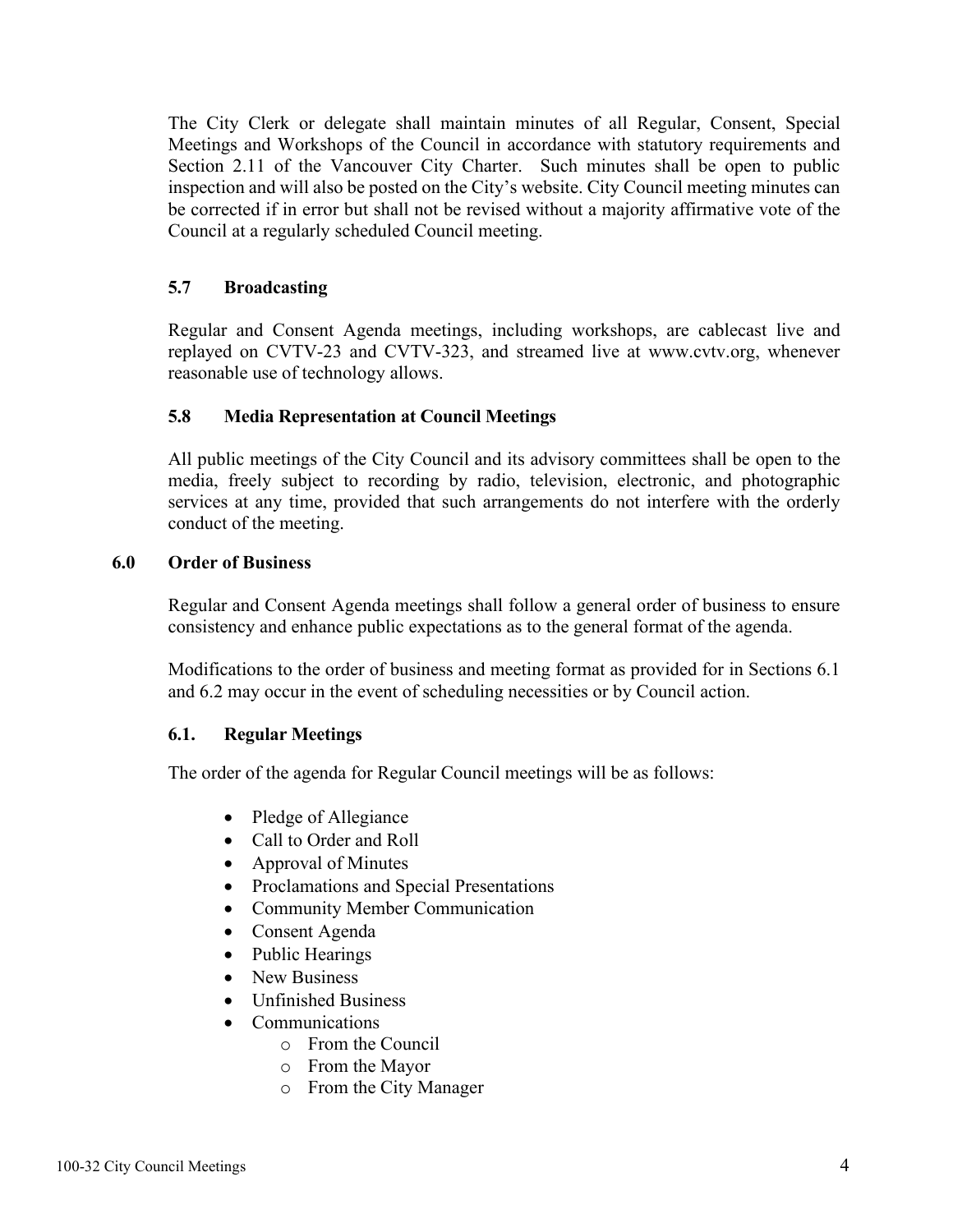• Adjournment

### **6.2 Consent Agenda Meetings**

The order of the agenda for Consent Agenda Council meetings will be as follows:

- Pledge of Allegiance
- Call to Order and Roll
- Proclamations and Special Presentations
- Community Member Communication
- Consent Agenda
- Public Hearings\*
- Community Member Forum (per Section 10.11)
- Adjournment

\*Public hearings should typically appear on Regular Meeting agendas unless it is impractical to do so due to scheduling concerns. In such cases, they may be scheduled for a Consent Agenda Meeting, subject to the provisions of Section 10.6.

## **7.0 Workshops**

At the discretion of Council, Council workshops are held Mondays from 4 to 6 p.m. Occasionally, the Mayor and City Manager may extend workshops beyond this timeframe as needed. Workshop times will be published on the final agenda, and Councilmembers will be given as much advance notice as possible if a workshop is scheduled to fall outside this normal timeframe.

During these meetings, items needing in-depth discussion are introduced and reviewed. No formal action is taken at workshops. Formal action is defined as a collective positive or negative decision following an actual vote by a majority of the Council upon a resolution, order or ordinance.

Council will, on a regular basis, be provided with an on-going preview of upcoming workshops.

## **8.0 Executive Sessions**

An Executive Session is a council meeting or portion of a council meeting that is closed except to the Council, City Manager and authorized staff members and/or consultants authorized by the City Manager. The public is restricted from attendance. Executive Sessions may be held during Regular, Consent Agenda, Workshops or Special council meetings and will be announced by the Mayor. Before convening an Executive Session, the Mayor shall announce the purpose of the meeting and the anticipated time when the session will be concluded. Should the session require more time, a public announcement shall be made that the meeting is being extended and the duration of the extension. Executive Sessions shall be held in accordance with the provisions of the Washington State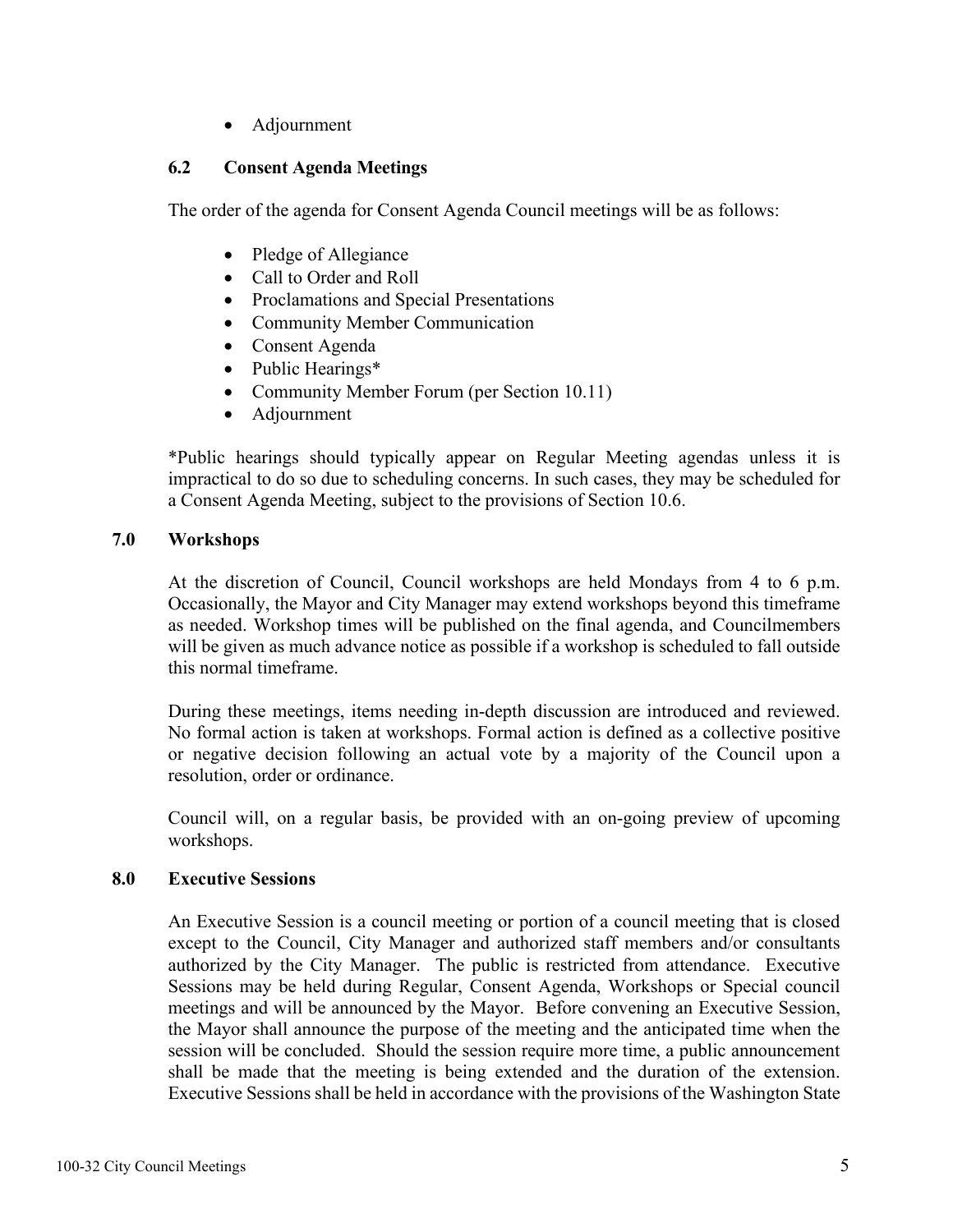Open Meetings Act. Council Regular Meetings, Consent Agenda Meetings, and Workshops are "regular meetings" as that term is defined by RCW 42.30.075 and used in RCW 42.30.110(1).

### **9.0 Special Meetings**

The city clerk shall call special public meetings of the City Council upon the approval of the Mayor or a majority of the Councilmembers. Any request shall state the subjects to be considered at such special meeting and no other subject shall there be acted upon. (Section 2.10 of the Vancouver City Charter)

Notice of every special meeting shall be given in writing personally, by fax or email to every Councilmember, to the City Manager, to the City Attorney, and to all local news media representatives who have on file with the city clerk a request for such notices. The notice shall be posted on the City's website, prominently displayed at the main entrance to City Hall and the meeting site if the meeting is not being held at City Hall. The notice must be delivered or posted at least 24 hours before the meeting. The notice shall state the place and time of the meeting and the business to be conducted. The Council shall not make final disposition of any matter not included in the notice.

Councilmembers are active in their community and attend many meetings and events. The people of Washington have declared that all meetings of a public agency shall be open and public. When a quorum of the council is present at a meeting where action is taken, the meeting is subject to the Open Public Meetings Act. A "meeting" of the Council occurs "when a majority of its members gathers with the collective intent of transacting the governing body's business."[1](#page-5-0) "Action" is broadly defined as the transaction of the official business of an agency including "deliberations, discussions, considerations, reviews, [and] evaluations" and receipt of testimony.<sup>[2](#page-5-1)</sup> If Councilmembers plan to attend an event or meeting with the intent of transacting City business, they should notify the City Manager's Office so that it can be determined if a quorum of the Council will be present. If a quorum will be present the City Manager's Office will provide a notice of a special meeting of the Council. In order to prepare and give notice of the meeting, Councilmembers need to notify the City Manager's Office at least one week before the meeting.

If a quorum of Council is present at an event or meeting without notice having been provided, Councilmembers shall "self-police" by either having members leave to avoid a quorum or by not sitting together and not discussing City business. In the absence of an agreement otherwise, the Councilmember(s) whose arrival triggered the quorum shall leave the event or meeting.

## **10.0 Council Meeting Protocol**

## **10.1 Call to Order and Roll Call**

<span id="page-5-0"></span><sup>&</sup>lt;sup>1</sup> Citizens All. for Prop. Rights Legal Fund v. San Juan County, 184 Wn.2d 428, 444, 359 P.3d 753, 761, 2015 Wash. LEXIS 1146, \*18

<span id="page-5-1"></span><sup>2</sup> RCW 42.30.020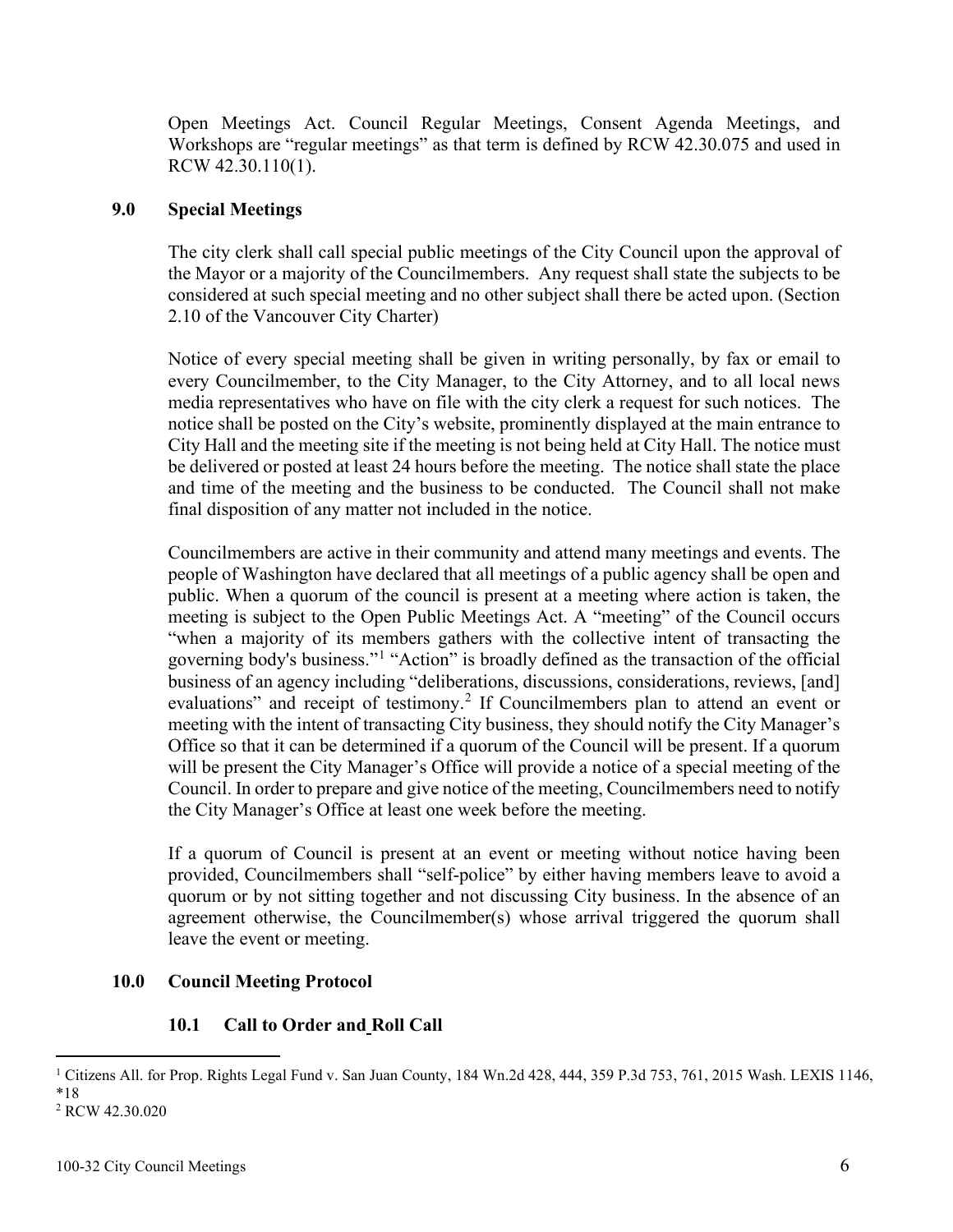The Presiding Officer shall call the meeting to order and request the Council Assistant call roll of Councilmember attendance. Lack of response by a Councilmember at the time of roll call will indicate the absence of that Councilmember. A majority vote is required to excuse any Councilmember absence. Councilmembers should provide advance notice of absences whenever possible, as provided for in Section 5.3.

### **10.2 Changes to Agenda Item Order**

The Presiding Officer may, with the concurrence of the Councilmembers, take agenda items out of order or change the order of the agenda.

### **10.3 Approval of Minutes**

Meeting minutes shall be approved by a majority vote of the Council. Councilmembers who were absent from the meeting may either vote on approval of those minutes or may choose to abstain from voting.

### **10.4 Formal Proclamations and Special Presentations**

A proclamation is an official announcement or recognition as defined and signed by the Mayor. The issuance of a proclamation at a Council meeting shall be at the discretion of the Mayor.

Proclamations will be briefly summarized by the Mayor and presented to the recipient(s). The recipient(s) will be allowed to make brief comments.

Special presentations include, but are not limited to, retirements, commendations and recognition by the Mayor and City Council.

#### **10.5 Community Member Communications on Agenda Items**

Members of the public are invited to speak for approximately three minutes each about any item on that evening's Council Agenda that is not already scheduled for public hearing or which otherwise allows for public testimony. Such public comment is taken at the beginning of the meeting under Community Member Communication and is subject to the provisions of Section 10.14. A total of ninety (90) minutes of public testimony (or less depending on the number of speakers) will be taken on the Consent Agenda, unless the opportunity for public testimony is extended by majority vote of the Council.

Item numbers to be considered under Community Member Communications shall be indicated on the agenda. Testimony taken under Community Member Communications shall follow protocol set forth in Section 10.14.

#### **10.6 Consent Agenda**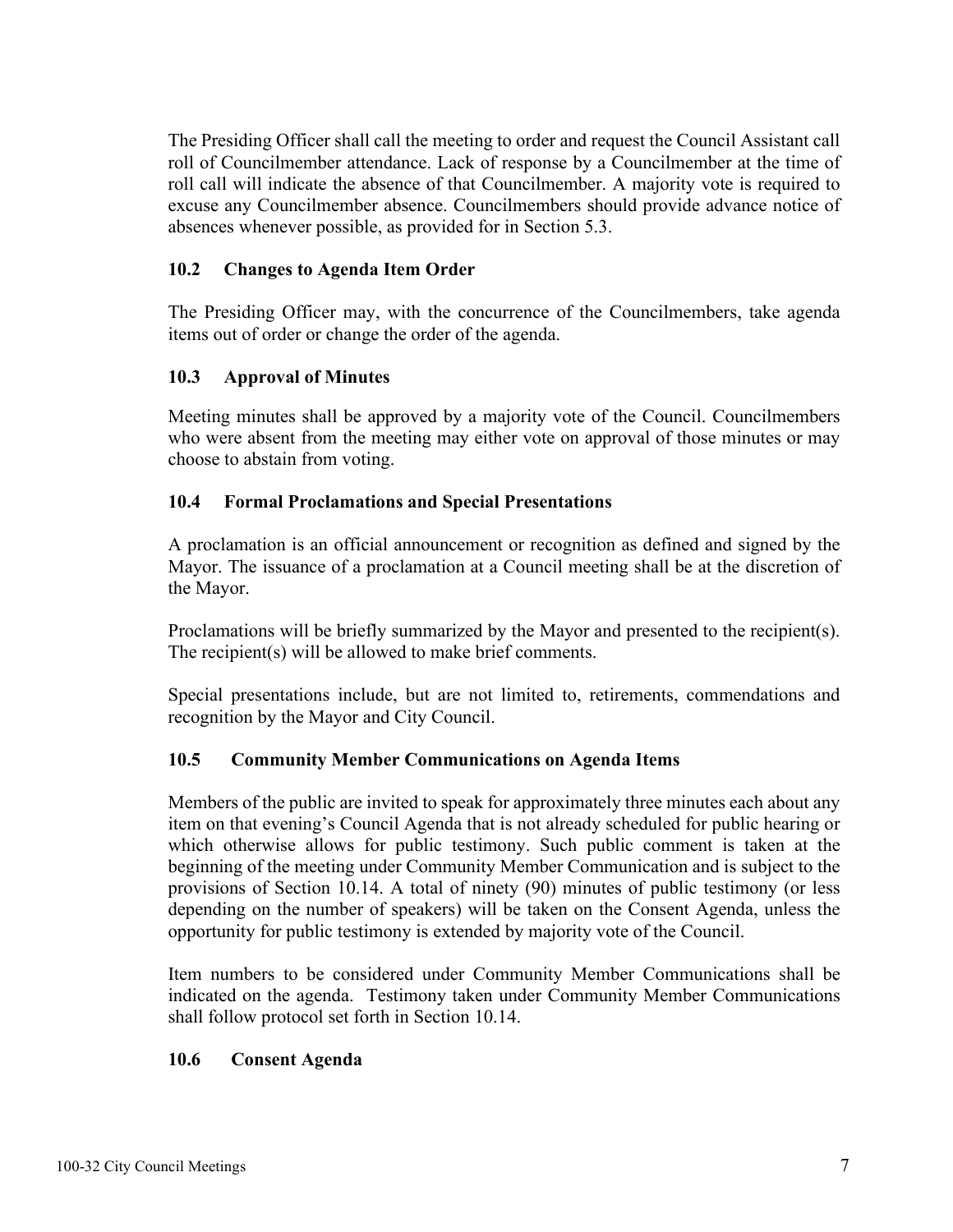Items appearing on the Consent Agenda are routine items voted on by a single motion. Typical items include payment of bills, awarding contracts, adoption of resolutions that do not require a public hearing, and first reading of ordinances. Any Councilmember may remove any item from the Consent Agenda for discussion and separate action. Councilmembers should indicate which items they wish to pull from the Consent Agenda prior to the Council's vote on the full Consent Agenda.

### **10.7 Ordinances for First Reading**

First readings of ordinances shall follow the provisions provided for in the City of Vancouver Charter, Section 2.13. The Mayor shall read into the record the title of any ordinance appearing for first reading at the time of its consideration on the agenda. Council then sets a date for second reading and public hearing.

#### **10.8 Public Hearings**

Public hearing items are those specific items being considered by Council on which community members are invited to present their views. Certain item types may be required by law to be scheduled as a public hearing. The Presiding Officer will state the public hearing procedures before each public hearing. Except as otherwise required by law, or otherwise announced by the Presiding Officer, a total of ninety (90) minutes of public testimony (or less depending on the number of speakers) will be taken on the Public Hearings. Provided, that the opportunity for public testimony on Public Hearings may be extended by majority vote of the Council.

All public hearings are advertised in The Columbian at least three days in advance, or as required by law, and information is posted on the City's website. In an emergency, most public hearings can be called within 24 hours with proper media notification, unless longer notice is required by law.

Public testimony on public hearing items is subject to the provisions of Section 10.14.

#### **10.9 Ordinances for Second Reading and Public Hearing**

Community members are invited to present their views on proposed ordinances before a final vote by Council. All public hearings on proposed ordinances are advertised in accordance with Section 10.8.

The Mayor shall read into the record the title of any ordinance appearing for second reading at the time of its consideration on the agenda. Second readings of ordinances shall follow the provisions provided for in the City of Vancouver Charter, Sections 2.14 and 2.15.

#### **10.10 Council and City Manager Communications**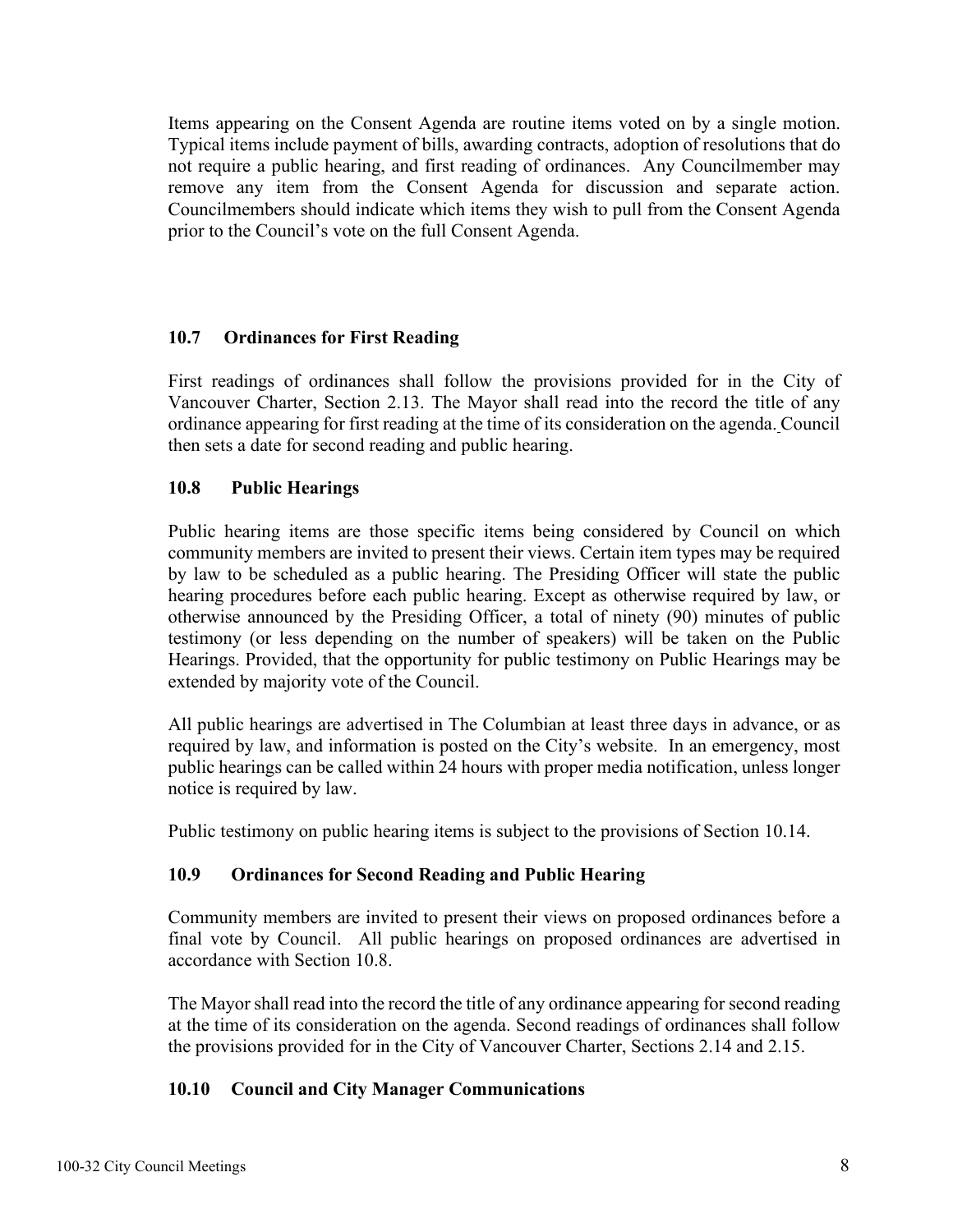City Councilmembers, Mayor and the City Manager make special announcements or provide updates on current issues or items of Council interest.

Councilmembers, the Mayor and the City Manager may also present new proposals and seek feedback on such at this time.

# **10.11 Community Member Forum**

A Community Member Forum will be held at the end of Consent Agenda meetings. A Community Member Forum includes up to ninety (90) minutes of public testimony or less depending on the number of speakers. Community members may speak on any issue of concern or interest, provided that speakers may not use this opportunity to speak in favor of or opposition to any ballot measure or candidate for elected office. Speakers are asked to fill out testimony cards as provided for in Section 10.14 and to limit their comments to approximately three minutes. Each speaker shall have one opportunity to address the Council. During Community Member Forum, Councilmembers have the ability to ask questions and reply to speakers.

# **10.12 New Business**

Matters that do not appear on the agenda may be raised as new business.

## **10.13 Unfinished Business**

Council discusses ongoing issues or items continued from earlier meetings.

## **10.14 Public Testimony and Conduct**

Speakers who wish to testify before the City Council are required to complete a "Testimony Registration Form" which requests the speaker's name, address, agency or group represented, the item the speaker wishes to testify on, and their position on the subject. Distinct cards will be identified to be used for either agenda item or Community Member Forum testimony.

At the appropriate time, speakers are requested by the Presiding Officer to step up to the place designated for testimony, give their name for the record, and limit remarks to approximately three minutes. (Council prefers lengthy written testimony to be submitted at least a week prior, so Council has a chance to fairly consider the comments.) All remarks will be addressed to the Council as a whole. Each person who addresses the Council shall do so in an orderly manner and shall not make slanderous or profane remarks to any member of the Council, staff or the general public. Any person who makes such remarks or who becomes boisterous, threatening or personally abusive while addressing the Council and which disrupts or otherwise impedes the orderly conduct of any Council meeting may be requested to leave the meeting.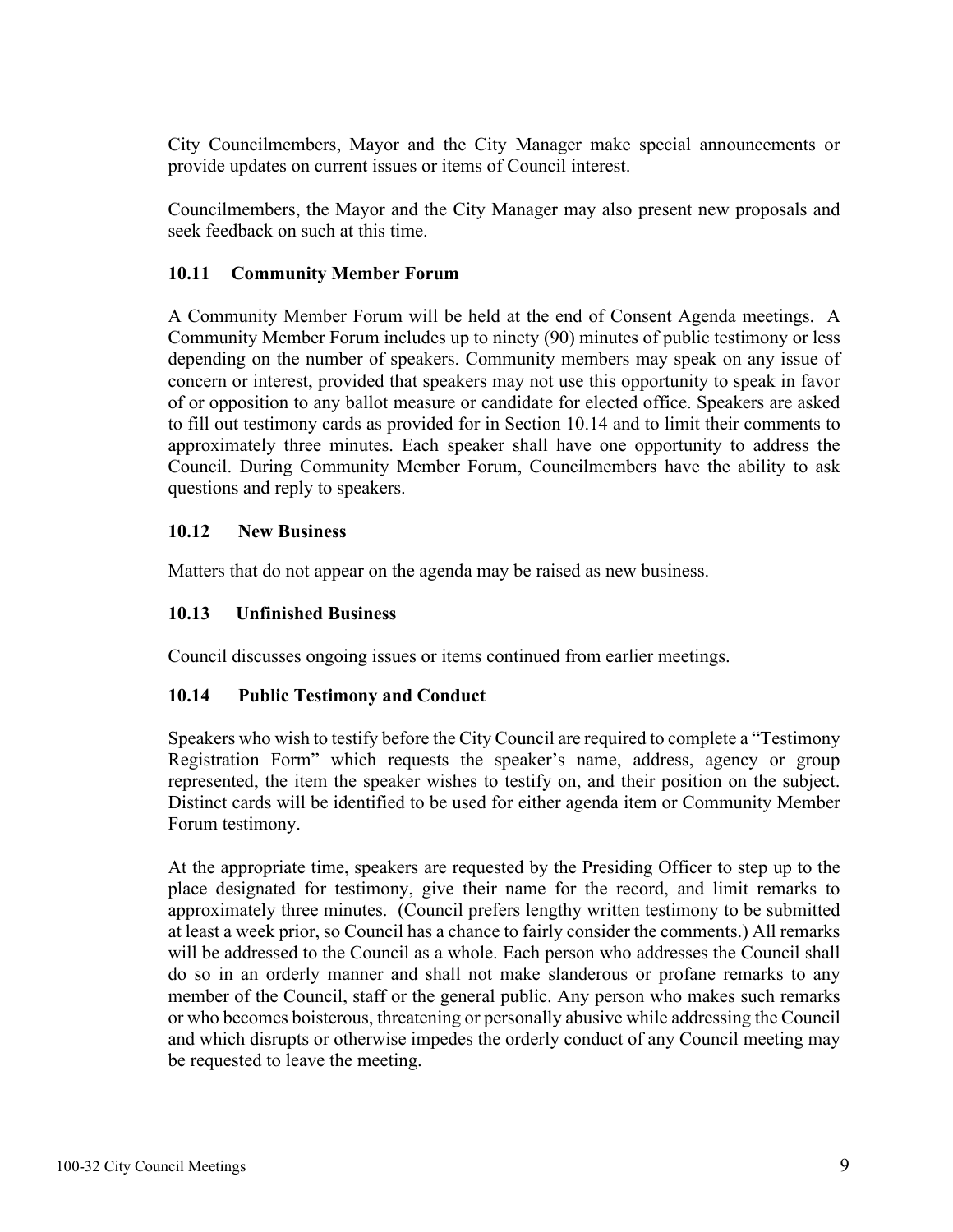The Presiding Officer and City Manager have the authority to preserve order at all meetings of the Council, to cause the removal of any person from any meeting for disorderly conduct as described herein and which disrupts or otherwise impedes the orderly conduct of a Council meeting and to enforce the Rules of the Council. The Presiding Officer and City Manager may command assistance of any peace officer of the City to enforce all lawful orders to restore order at any meeting.

#### **10.15 Council Discussion**

All Council discussion shall be governed by Robert's Rules of Order, Newly Revised. The City Attorney is the Parliamentarian. Every Councilmember shall be provided with a copy of Robert's Rules of Order, Newly Revised when first joining the Council.

### **10.16 Voting**

## **10.16.1 Roll Call Votes**

The Council Assistant will take a roll call vote, if requested by the Presiding Officer, a Councilmember, or as required by law. The roll call vote shall be by seniority with the least senior member voting first.

### **10.16.2 Tie Vote**

The passage of a Motion, Resolution or Ordinance is lost by a tie vote, provided that the question may be brought forward again at the request of any member at the same meeting or at the next meeting when any members who were absent or disqualified at the time of the tie vote are present.

## **10.16.3 Votes on Questions**

Each member present shall vote on all questions put to the City Council except on matters on which he or she has been disqualified for a conflict of interest or under the Appearance of Fairness Doctrine. Such a member shall disqualify himself or herself prior to any discussion of the matter. If abstaining, the Councilmember must state the reasons for abstaining, identifying one or more of the following: (1) an excused absence from the prior council meeting and/or (2) a conflict of interest and/or (3) an Appearance of Fairness issue. See Policy 100-39. A Councilmember, who abstains but fails to identify the absence, conflict of interest and/or Appearance of Fairness issue, will be considered to have voted for the majority's position in respect to questions before the council and have their vote so recorded. When disqualification of a member or members results, or would result, in the inability of the Council to act on a matter on which it is required by law to take action, any member who is absent or who is disqualified under the Appearance of Fairness Doctrine may subsequently participate, provided such member first shall have